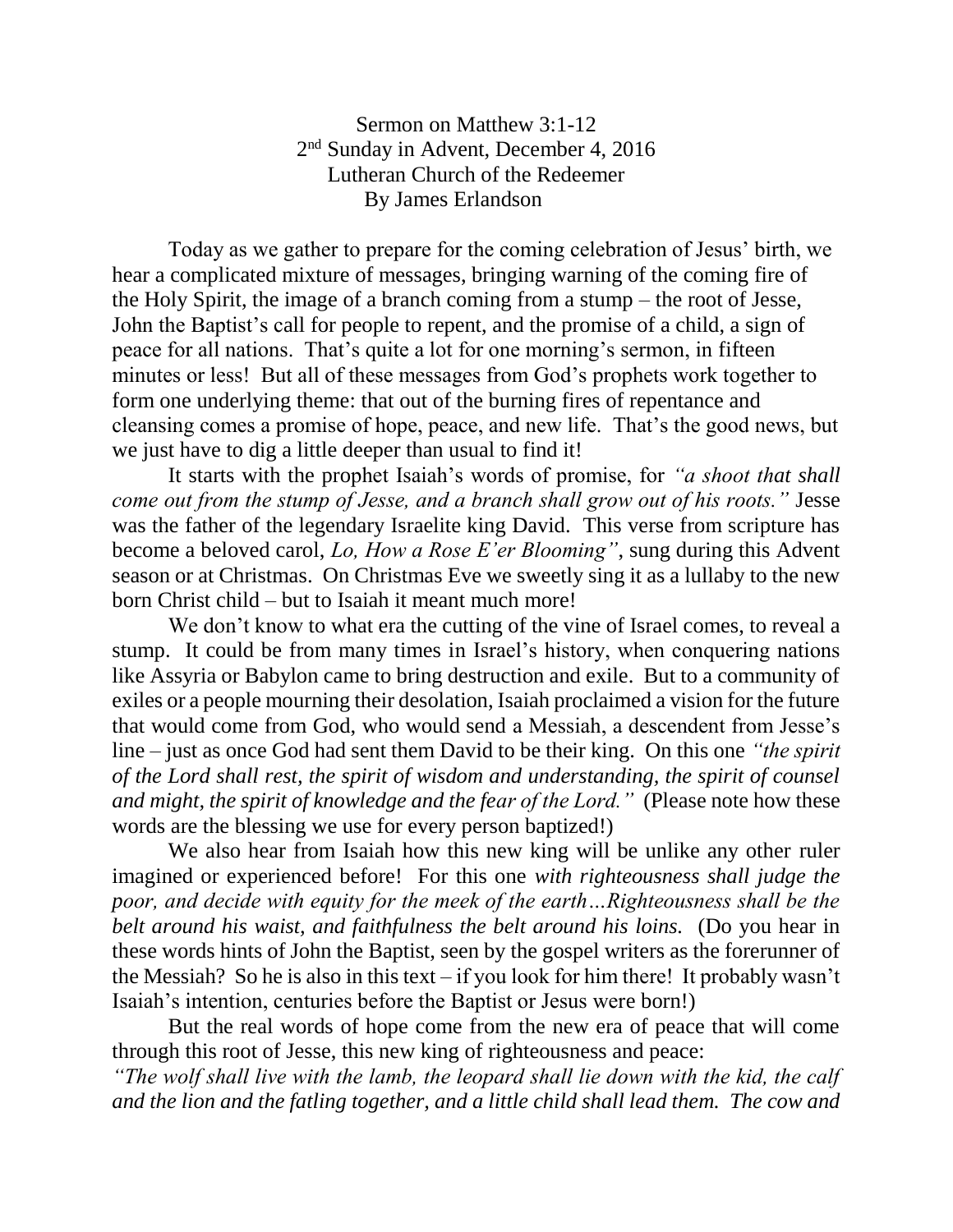*the bear shall graze, their young shall lie down together; the lion shall eat straw like the ox, and the nursing child shall put its hand on the adder's den."* With poetic imagery, Isaiah shares the strange vision of the fearsome symbols of mighty nations: lions and bears, for example, fierce predators coexisting - lying peacefully with the domestic animals – like the cow and the ox. *"They will not hurt or destroy on all my holy mountain; for the earth will be full of the knowledge of the Lord, as the waters cover the sea."* And then there is the good news: *"On that day the root of Jesse shall stand as an ensign (a signal) to the peoples; the nations shall inquire of him, and his dwelling shall be glorious."*

Isaiah goes on to say how the Lord will gather the remnant outcasts of the people of Israel from Assyria, from Egypt, from Ethiopia, and other places with strange names to us, and build a highway to bring them home. This was the promise which God laid out for the people of Israel and Judah, through the prophet Isaiah. This promise of a messiah to set exiles free, bring outcasts home, and begin a new era of peace gave God's people hope for the future. What does it do for us? Can we share this vision?

For us who are Christians, we hear today how Matthew's gospel introduces John the Baptist, who appeared as "the voice of one crying in the wilderness", bearing a message of repentance – of turning around our lives – for the coming realm of heaven that is coming near. Matthew quotes the prophet Isaiah, in the  $40<sup>th</sup>$  chapter, who spoke words of comfort to Jerusalem, to people who had suffered greatly, whose time of exile was at an end, and would now be invited home. To Matthew, John the Baptist was *"The voice of one crying in the wilderness: Prepare the way of the Lord, make his paths straight."* Of course, Isaiah spoke of a voice calling the exiles of Israel to come home, to prepare a way through the desert from far away places back to Jerusalem. Matthew uses this voice of the Baptist to prepare the way of the Lord – the Messiah of God, who would be Jesus,

John the Baptist's appearance was like that of the ancient prophet Elijah: In 2<sup>nd</sup> Kings we read Elijah's description: *"a hairy man, with a leather belt around his waist.*" In that chapter Elijah brought down fire from heaven to consume the prophets of Baal, the rival Caananite god of the God of Israel. (Later, the name of the god *Baal* or *Baalzebub* would become a synonym for prince of evil forces.)

But today Matthew introduces John the Baptist, who wore clothing made from camel's hair, a leather belt around his waist, and ate locusts and wild honey. (Try sharing *that* dessert recipe over the holidays!) Like Elijah of old, John spoke about God bringing judgment to those who did not repent, like fire from heaven. Matthew tells how people from Jerusalem and Judea came to John in the wilderness of the Jordan to be baptized by him, and confess their sins. But when John saw Pharisees and Sadducees who also came to be baptized, without turning from their sins, he said, so John called them "a brood of vipers!" He said that the ax was lying at the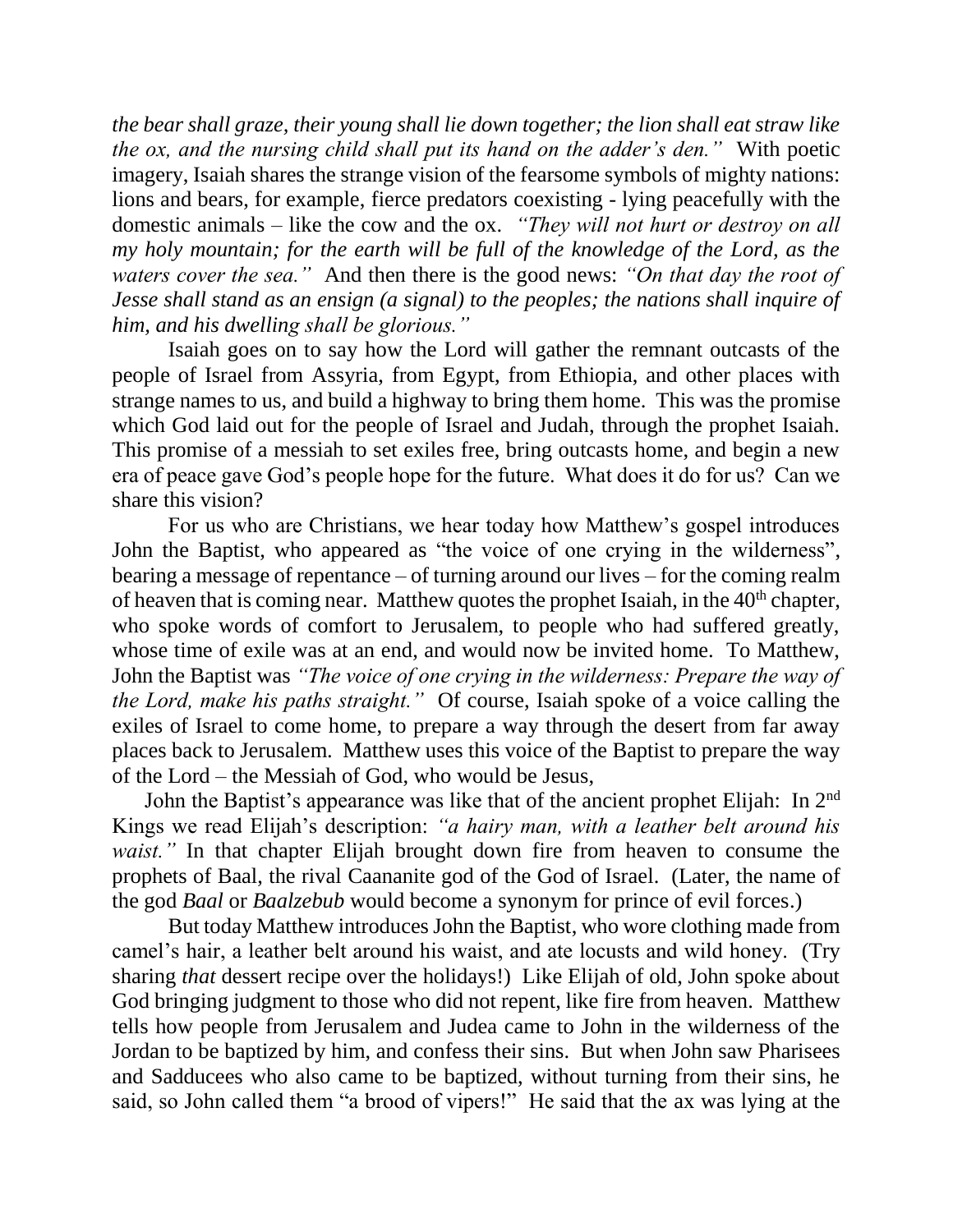root of the tree, ready to cut them down just like the root of Jesse once was cut down and thrown into the fire. *"I baptize you with water for repentance, but one who is more powerful than I is coming…[who] will baptize you with the Holy Spirit and with fire. His winnowing fork is in his hand, and he will clear his threshing floor and will gather his wheat into the granary; but the chaff he will burn with unquenchable fire."* And then, with the next verse, Jesus came from Galilee to be baptized by John in the Jordan. But this we will read AFTER Christmas, in January, after an interlude of birth narratives and our celebration of Jesus' birth. As for now, we are in the midst of preparation, which according to John the Baptist, means repentance of our sins and turning our lives toward God.

So what does this message of repentance, judgment, promise and good news mean to you and me today, many centuries after the words were first spoken? For the fires that burn and destroy still come, not from God in judgment, but as the consequences for the sins of people who have hatred, greed, and the lust for power boiling in our blood. Of course, it is tempting for us to call forth fires of judgment upon others for the evil of *their* sins – but that would not be the truth. We all have these sins within us, which in our best moments may be overcome with love, compassion, and mercy from our faith in God.

We know the fires that rain down today on the people of Syria, like fire from heaven in the bombs that drop on hospitals, schools and homes, killing children, women and men who now are fleeing for their lives. Like the prophet Jeremiah, who wept for Jerusalem as the city was destroyed, we lament for the people of Syria, and Aleppo, today. *"Is there no balm in Gilead? Is there no physician here? Why then has the health of my poor people not been restored?" (Jer. 8)*

We see the gun violence that continues in our own nation's cities, the innocent injured or killed in the crossfire between gangs of young men, the black men who are killed by police and the police who are murdered by those with a twisted view of revenge or retribution, and the children who die because guns are kept unsecured in their homes. We witness the consequences of poverty and white privilege for the many people who are left poor in our nation's cities and on reservations, without clean water or whose water source is threatened – and the lack of justice which we have overlooked or felt powerless to change for generations. And now we have millions of undocumented immigrants, our neighbors, living in fear across this country, because of hateful words spoken during the past election year – warning of mass arrests and deportations even for those who have been building our homes, cleaning our hotels, and preparing our food for generations. We have plenteous sins to confess and lifetimes of errors to repent – which can become an overwhelming burden, leaving us immobilized by despair. Where is the good news in that? So as individuals, you and I should focus on one thing in our lives for which we need to